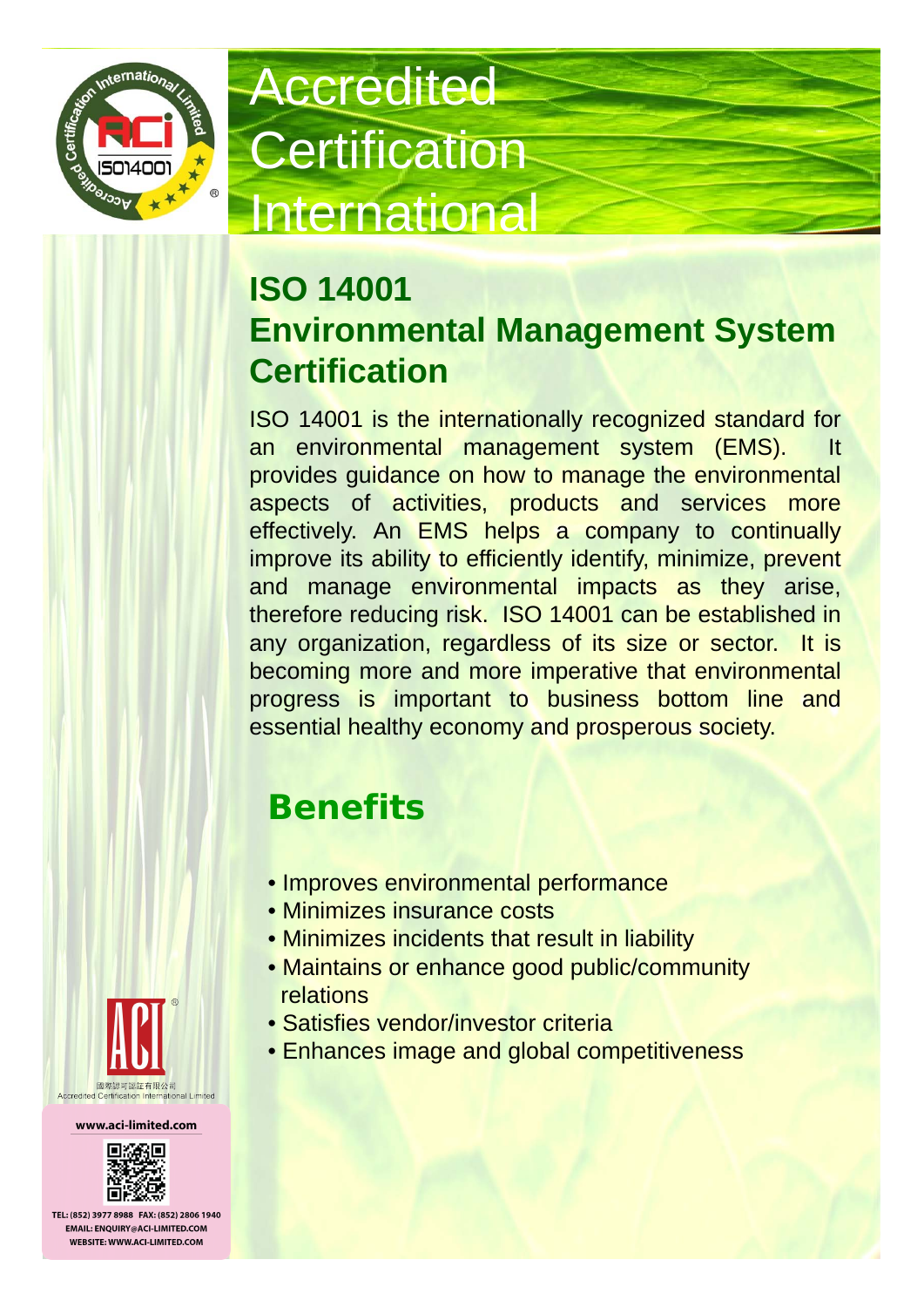

### **ISO 14001** 環保管理體系認證

ISO 14001環境管理體系是國際承認的環境管理 標準,它考慮了環境保護、減少污染和社區經濟 需要,為如何更有效地管理環境方面的業務,產 品和服務提供了指導。環境管理體系能幫助企業 持續地提高自身的能力,對任何可能對環境造成 影響的情況在進行有效的識別、減少、防止和管 理,從而降低風險。ISO 14001 考慮了環境管 體系定的有效性。ISO 14001可建立於任何機構, 並且不受到規模或行業的影響。由於環境保護是 任何行業的底線,健康的經濟和繁榮社會的重要 因素,它漸漸成為對企業不可缺少的管理要求。

#### 好處

- 改善環境
- 減少保險費用
- 減少因發生意外而要負上的責任
- 保持或提昇與外界的良好關係
- 滿足投資者的要求
- 提昇企業形象及國際競爭力



www.aci-limited.com



TEL: (852) 3977 8988 FAX: (852) 2806 1940 **EMAIL: ENOUIRY@ACI-LIMITED.COM** WEBSITE: WWW.ACI-LIMITED.COM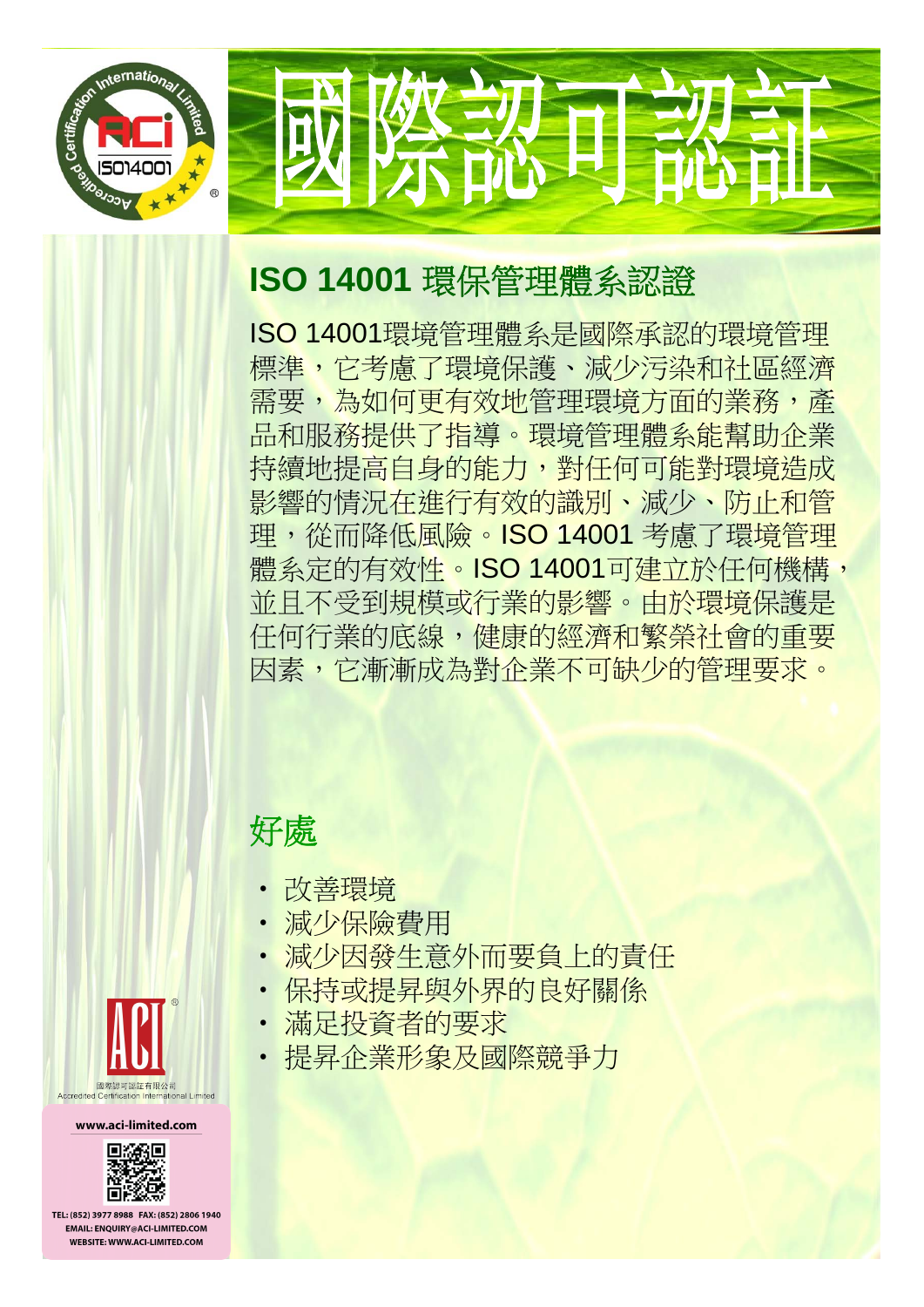

## **Accredited Certification International**

#### **ISO 14001 Environmental Management System Training**

| TE <sub>1</sub>                                                                               |                                                                                                                                                                                                                     | <b>ISO 14001 Introduction</b>                                                                              | 3 hours |  |  |  |  |
|-----------------------------------------------------------------------------------------------|---------------------------------------------------------------------------------------------------------------------------------------------------------------------------------------------------------------------|------------------------------------------------------------------------------------------------------------|---------|--|--|--|--|
|                                                                                               | <b>Details</b><br>~ What is EMS and ISO 14001?<br>~ How does ISO 14001 fit with ISO 9001?<br>~ What driving the EMS movement?<br>~ What are the Certification process and its necessary requirements?               |                                                                                                            |         |  |  |  |  |
| TE <sub>2</sub>                                                                               |                                                                                                                                                                                                                     | <b>ISO 14001 Effective Application</b>                                                                     | 1 day   |  |  |  |  |
|                                                                                               | <b>Details</b><br>$\sim$ Environmental issues – how they affect you and your company<br>~ Introduction to the ISO 14001 series of standards and all clauses<br>~ Introduction to Environmental Management System    |                                                                                                            |         |  |  |  |  |
| TE <sub>3</sub>                                                                               |                                                                                                                                                                                                                     | <b>ISO 14001 Implementation and documentation</b>                                                          | 1 day   |  |  |  |  |
| <b>Details</b><br>~ISO 14001 requirements for documentation and why documentation<br>required |                                                                                                                                                                                                                     |                                                                                                            |         |  |  |  |  |
| ~Process approach to create practical documents<br>~System Documentation                      |                                                                                                                                                                                                                     |                                                                                                            |         |  |  |  |  |
| TE4                                                                                           |                                                                                                                                                                                                                     | ~Updating and Maintenance of Environmental Management System<br><b>ISO 14001 Internal Auditor Training</b> | 2 days  |  |  |  |  |
|                                                                                               | <b>Details</b><br>~ Documentation review<br>$\sim$ EMS auditing<br>~ Environmental aspects and impacts evaluation<br>~ Environmental legislation and regulation<br>~ Comparison between internal and external audit |                                                                                                            |         |  |  |  |  |



#### www.aci-limited.com



TEL: (852) 3977 8988 FAX: (852) 2806 1940 **EMAIL: ENQUIRY@ACI-LIMITED.COM** WEBSITE: WWW.ACI-LIMITED.COM

| <b>Date</b>        | Courses are organized once a month. Detailed schedule<br>can be found on our website.             |
|--------------------|---------------------------------------------------------------------------------------------------|
| <b>Methodology</b> | Presentation, Workgroup Discussion,<br><b>Case Study &amp; Exercise</b>                           |
| <b>Certificate</b> | Certificate of successful completion will be issued to<br>delegates who have attended full course |
| <b>Venue</b>       | <b>ACI Training Centre</b>                                                                        |
|                    |                                                                                                   |